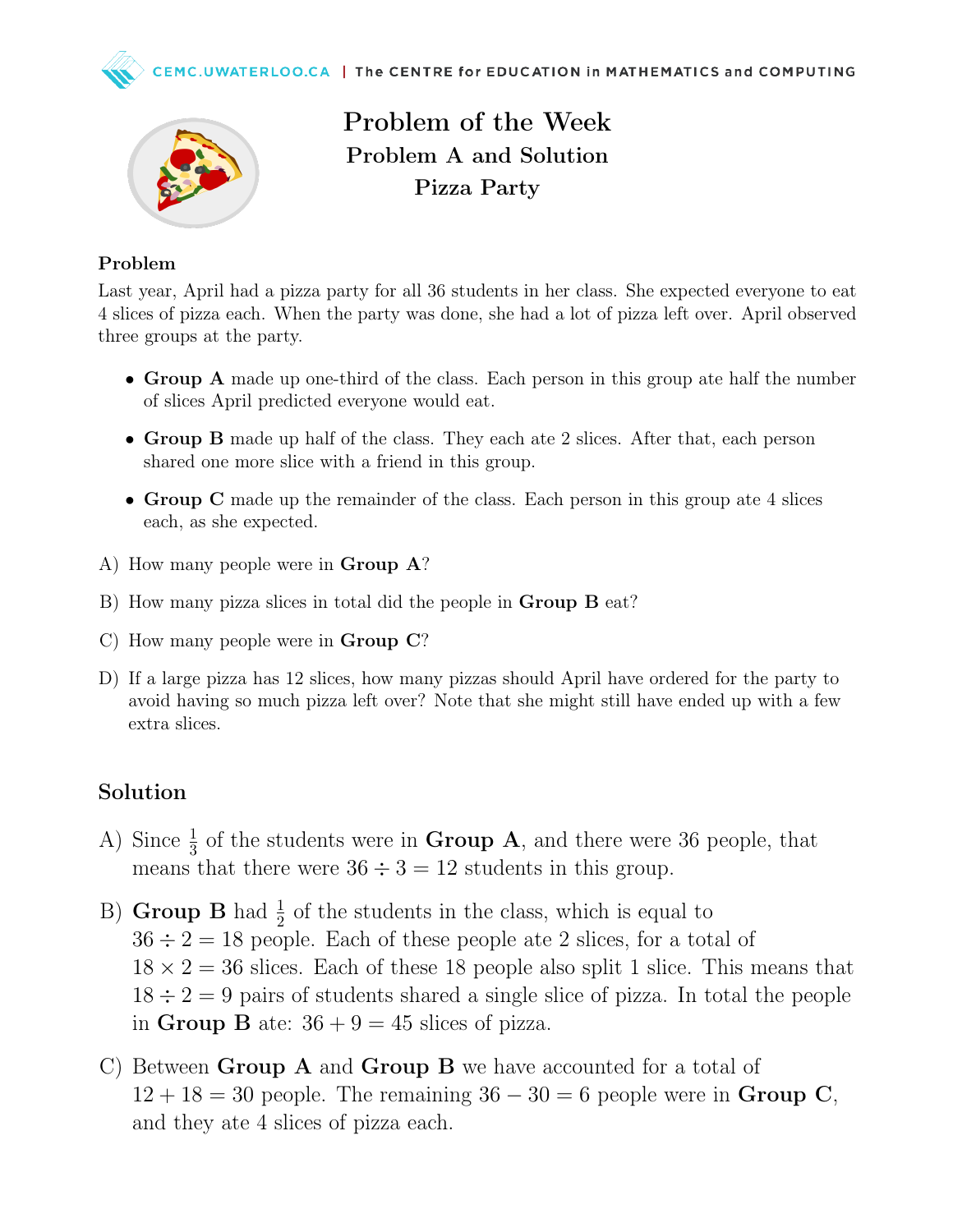CEMC.UWATERLOO.CA | The CENTRE for EDUCATION in MATHEMATICS and COMPUTING

D) Since each student in **Group A** ate half the number of slices April predicted, this means each one ate  $4 \div 2 = 2$  slices. Therefore, the students in **Group A** ate a total of  $12 \times 2 = 24$  slices of pizza.

Students in **Group C** ate a total of  $6 \times 4 = 24$  slices of pizza.

We calculated that students in **Group B** ate a total of 45 slices of pizza.

So the people at the party ate a total of  $24 + 24 + 45 = 93$  slices.

Since a large pizza has 12 slices, we can skip count to see how many pizzas April would have needed to have at least 93 slices. Counting by 12 we get:

## 12, 24, 36, 48, 60, 72, 84, 96

This means April should have ordered 8 pizzas to feed the people at the party.